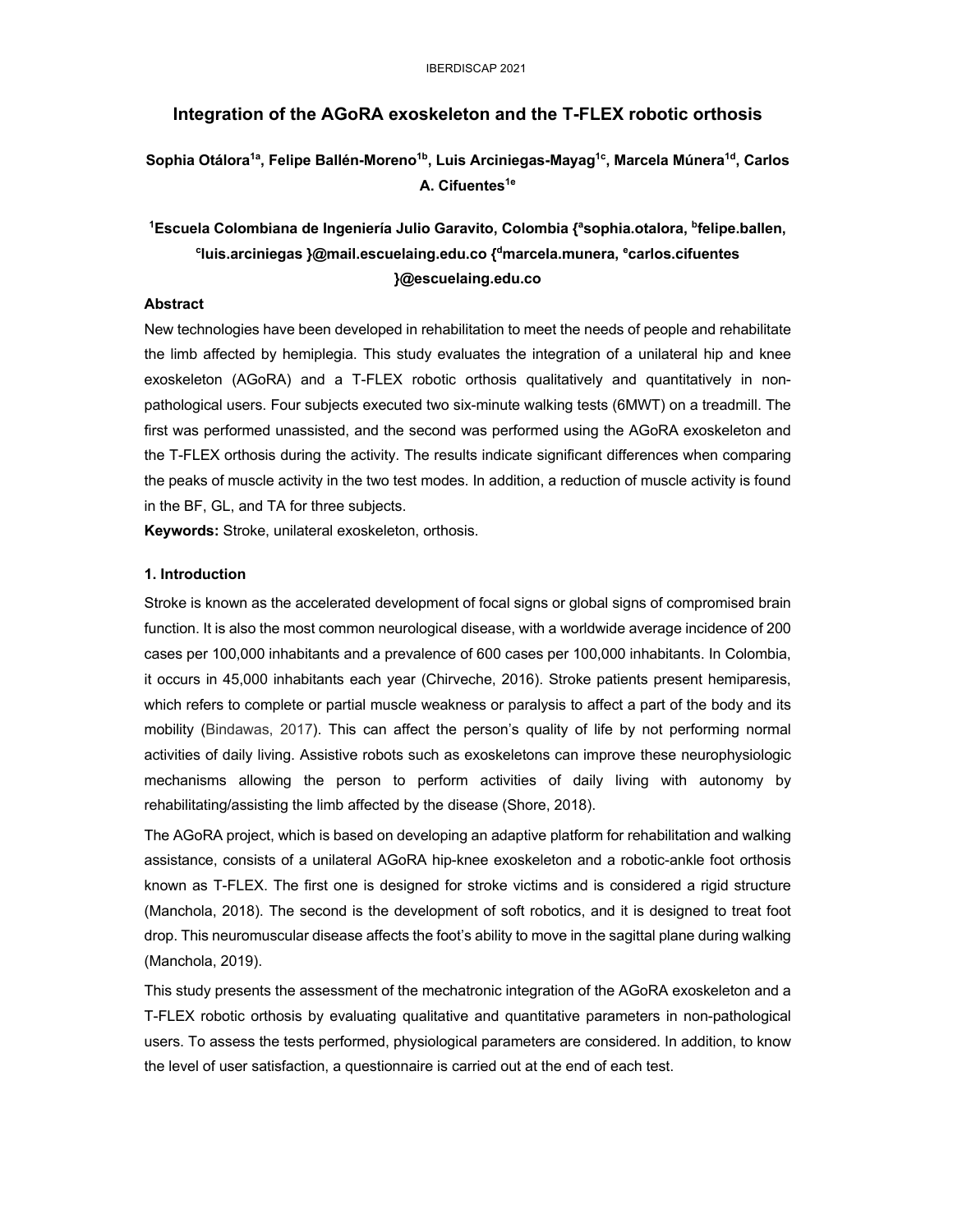#### **2. Development**

#### **2.1 Theoretical framework**

The T-FLEX orthosis is designed to assist and rehabilitate people with ankle dysfunction. It uses a machine-learning algorithm to estimate the user's gait phases in real-time. In addition, the control strategy assists ankle dorsiflexion (Manchola, 2019). It has been used in a study with ten users with stroke where an improvement in ankle kinematics was found, with significant changes of 70% in the range of motion of the subjects' lower joints. In addition, T-FLEX was found to reduce users' fall risk by positively impacting dorsiflexion motion (Gomez, 2020).

The unilateral AGoRA exoskeleton has three active degrees of freedom (DOF), including the hip and knee joints along the sagittal plane and a passive DOF at the hip joint along the frontal plane, which is essential in lateral balance control (Manchola, 2018). A study evaluates two control strategies in the AGoRA exoskeleton, the transparency mode and the assistance mode. The transparency mode uses an admittance controller that renders torque and force values at angular velocity and a velocity controller. The assistance mode requires an impedance controller that converts position values to force or torque and uses a torque controller (Arciniegas, 2021).

#### **2.2 Problem statement**

Based on the results obtained from previous studies with the AGoRA exoskeleton and the T-FLEX orthosis separately, where promising results have been obtained, the integration of the two devices is proposed. The objective is to evaluate the assistance it provides to the person through muscle activity, perception of the exoskeleton's characteristics, and physical condition. Finally, the results will define a baseline that will serve for future work in patients.

#### **2.3 Method**

The assessment of the mechatronic integration of the devices includes four subjects executing two six-minute walking tests (6MWT) at a speed of 1km/h on a treadmill. The first was performed unassisted, and the second was performed using the AGoRA exoskeleton and the T-FLEX orthosis during the activity. In the quantitative part, physiological gait parameters are evaluated. This is achieved using the maximum peaks of the muscle activity envelope in the two conditions. The envelope is performed using the root mean squares (RMS) with a moving window of 300ms, based on averaging the data and serves as an estimator of the signal amplitude behavior (SENIAM, 1999). The envelope peaks are found using the "Findpeaks" function in MATLAB. In the qualitative part, two surveys are conducted at the end of the test, a questionnaire (QUEST) to know the user satisfaction level and a Visual Analogue Scale (VAS) to see the fatigue, pain, and comfortable condition. For the muscle activity evaluation, each muscle's maximum voluntary contraction (MVC) is performed. The process consists of 10 seconds of relaxation and 5 seconds of maximum contraction, performed three times for each muscle. The resulting value is obtained by averaging the three maximum values of each contraction. For the integration test, four muscles are evaluated: the biceps femoris (BF), lateral gastrocnemius (GL), tibialis anterior (TA), and the vastus lateralis (VL); the MVC is also performed to normalize each person's muscle activity data. The data were analyzed statistically with the IMB SPSS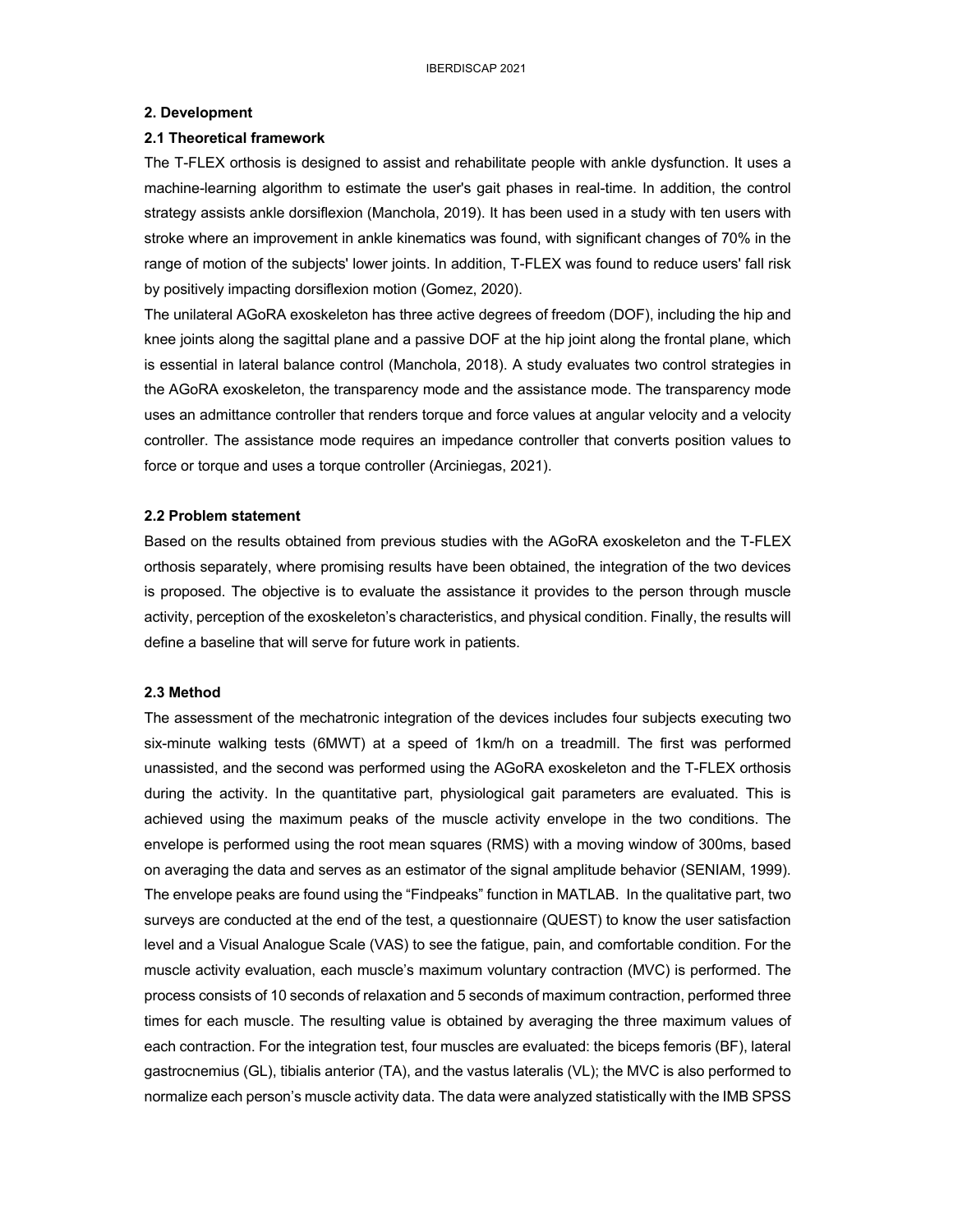Statistics Software using Kolmogorov-Smirnov's normality tests. To compare the muscles in each mode, the Mann-Whitney U Test and the Unpaired T-Test. The p-value<0.05 refers to significant changes in muscle activity.

#### **2.4 Results and discussion**

From the peaks of the envelope obtained from each muscle, an analysis is made comparing their amplitude with and without the robotic devices. Table 1 shows the average values and standard deviation of the peaks of the envelope conducted on the EMG signal. This is performed for the two test modes for the four muscles. In the device integration test, significant changes in muscle activity were observed. In Table 1, reduced mean muscle activity is observed: subject 1 for the BF muscle, subjects 3 and 4 for the GL muscle, and subject 3 for the TA muscle. This indicates that the exoskeleton performs the assistance of the limb correctly, causing the person to make a minimum effort when performing the gait activity. These results are consistent with those found in studies conducted with unilateral exoskeletons in non-pathological users. Ankle exoskeletons such as WAXO and WAE and hip exoskeletons such as ALEX II reduce muscle activity in the actuated limb (Bougrinat, 2019) (Lenzi, 2013). However, in some cases, the muscle activity is increased because it can be influenced by the position of the electrodes and the AgoRA exoskeleton supports. Besides, the user is walking with a 17kg exoskeleton, which may force or alter some gait movements. In addition, when comparing the muscles in the two gait modes, significant differences are found in muscle activity in all four muscles (BF, GL, TA, and VL), as seen in Table 2.

|                | ΒF             |                 | GL              |                | TA             |                 | VL            |               |
|----------------|----------------|-----------------|-----------------|----------------|----------------|-----------------|---------------|---------------|
| <b>Subject</b> | <b>WOE</b>     | <b>WE</b>       | <b>WOE</b>      | <b>WE</b>      | <b>WOE</b>     | <b>WE</b>       | <b>WOE</b>    | <b>WE</b>     |
|                | $8.1 \pm 3.4$  | $6.3 \pm 2.3$   | $8.6 \pm 2.2$   | $9.3 + 4.4$    | $4.2 \pm 1.5$  | $4.9 \pm 6.5$   | $7.1 \pm 2.1$ | $16.4\pm 6.5$ |
| $\mathbf{2}$   | $0.8 \pm 0.4*$ | $1.1 \pm 0.4*$  | $5.6 \pm 2.7$   | $9.6 + 5.4$    | $5.3 \pm 2.1$  | $7.4 + 4.2$     | $2.0 + 0.6$   | $7.4 + 4.2$   |
| 3              | $0.7 \pm 0.4*$ | $1.4 + 0.7*$    | $12.2 \pm 5.4*$ | $6.5 \pm 3.4*$ | $3.4 \pm 1.4*$ | $2.6 \pm 6.5^*$ | $11.9 + 3.4$  | $22.1 + 6.1$  |
| 4              | $17.9 + 5.4$   | $25.8 \pm 11.2$ | $3.4 \pm 0.9$   | $3.1 \pm 0.7$  | $3.9 + 1.6*$   | $3.9 + 3.4*$    | $8.5 \pm 2.7$ | $13.8 + 3.4$  |

Table 1. Mean and standard deviation of the peaks of EMG signals. WOE refers to Without exoskeletons and WE with exoskeletons \*data with normal distribution. Values highlighted in gray correspond to average muscle activity reduction.

| <b>Subject</b> | p-value              |                        |                        |                        |  |  |  |  |
|----------------|----------------------|------------------------|------------------------|------------------------|--|--|--|--|
|                | <b>BF</b>            | GL                     | ΤΑ                     | VL                     |  |  |  |  |
|                | p<0.001              | p<0.001 <sup>+</sup>   | p<0.001 <sup>+</sup>   | p<0.001 <sup>+</sup>   |  |  |  |  |
|                | $0.050^{+}$          | p<0.001 <sup>+</sup>   | p<0.001 <sup>+</sup>   | $0.0200^{+}$           |  |  |  |  |
| <u>,</u><br>۰J | p<0.001 <sup>+</sup> | $p<0.001$ <sup>-</sup> | $p<0.001$ <sup>-</sup> | $0.989^{+}$            |  |  |  |  |
|                | p<0.001 <sup>+</sup> | p<0.001                | p<0.001 <sup>+</sup>   | $p<0.001$ <sup>+</sup> |  |  |  |  |

Table 2. p-value when comparing the muscles with and without the robotic devices, where values highlighted in gray correspond to significant changes in muscle activity (p<0.05\*). Positive symbols at the end of the number refer to increased muscle activity, and negative symbols refer to decreased muscle activity.